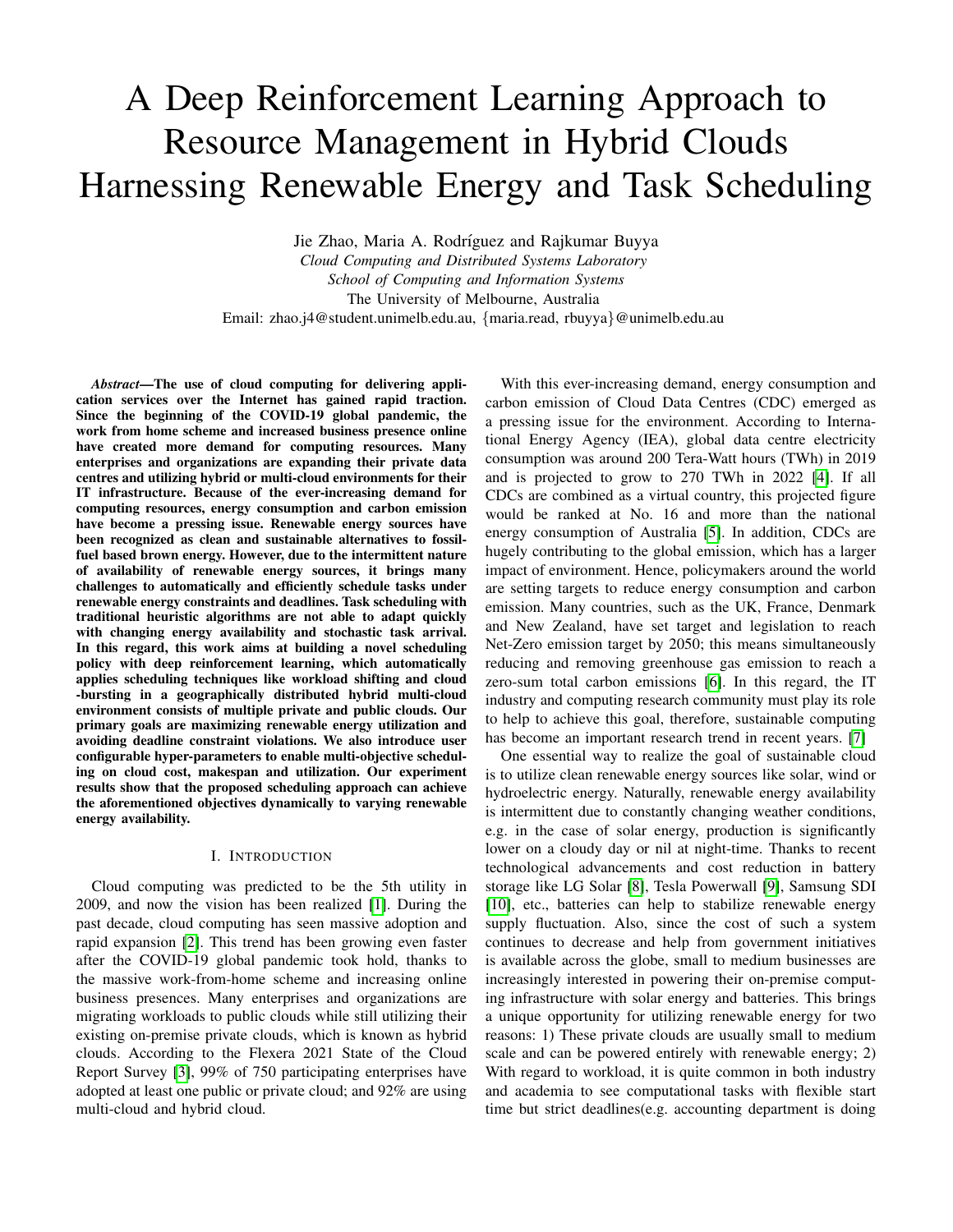last month's reconciliation but only need the result by 15th of this month.)

A recent study by Xu et al. [\[11\]](#page-8-10) shows that an optimal matching of energy demand with supply provides the best ratio of renewable energy utilization. However, optimising renewable energy usage while orchestrating the workload to satisfy the various quality of service (QoS) metrics remains an open research challenge. Task scheduling is an NP-Hard combinatorial optimization problem, and adding requirements like satisfying QoS and deadline while under renewable energy constraints makes it even more challenging.

To create scheduling policies that are autonomously adaptive to the environment, recently, Reinforcement Learning (RL) has caught a lot of attention in the research community. By combining deep neural network (DNN) as a function approximator, deep reinforcement learning (DRL) has been proved to work well in the previously infeasible RL problem [\[12\]](#page-8-11). Moreover, many works have recently explored applying DRL for task scheduling [\[13\]](#page-8-12)–[\[15\]](#page-8-13), which has shown feasibility of such solutions in real cloud environments. In this regard, we set out to employ the DRL technique to tackle the aforementioned scheduling problem and challenges with a combination of one or more existing techniques mentioned above in an autonomous and self-adaptive way. We propose a model-free approach based on proximal policy optimization (PPO) [\[16\]](#page-8-14) to maximize renewable energy while still satisfying hard deadline constraints. We use stochastic workload size and arrival time. To evaluate our policy, we compare it to classical heuristic, and deep Q-learning network(DQN) based policies.

The main contributions of the paper are as follows:

- We propose a model-free PPO-based task scheduling algorithm in a geographically distributed heterogeneous hybrid cloud environment to harness renewable energy while still satisfying deadline constraints.
- We propose DRL approach to match demand with renewable energy supply through automatic workload shifting, and use cloud-bursting when resource is insufficient.
- We study a combination of neural network architecture and DRL algorithms in the mentioned scheduling and decision-making problem and compared their performance in terms of convergence and various metrics;
- We experiment with real-world solar energy data and workload with stochastic characteristics in a controlled simulation environment.

The remainder of the paper is structured as follows. In Section [III-B,](#page-3-0) we present an overview of the studied problem and describe the proposed system architecture. After that, related studies are summarized in Section [II.](#page-1-0) Section [III](#page-2-0) presents the problem formulation of the scheduling and control problem in this paper. It is then followed by experimental setup, evaluation results, observations and discussions in Section [V.](#page-5-0) Section [VI](#page-7-0) concludes the work and discusses future research directions.

## II. RELATED WORK

<span id="page-1-0"></span>In this section, we explain the related works relevant to the background of our research problem. Figure [1](#page-1-1) illustrates solar



<span id="page-1-1"></span>Fig. 1. An Example of Solar Energy Utilization Inefficiency

generation and consumption pattern during a 24-hour period. The centre area is electricity generated by a solar system, and the other area is power consumption by a small scale private cloud. This example shows a utilization inefficiency when renewable energy is at its peak, and the system is still consuming brown energy when renewable energy is not available. Assuming task start time are flexible, an optimal solution is to shift tasks into time slots when more renewable energy is available.

The research community has a long history of proposing new approaches for building green data centres and energyaware scheduling algorithms to solve this problem (See Table [I.](#page-2-1) In their 2009 paper, Steward and Shen [\[28\]](#page-8-15) briefly emphasized the importance of coordinated research of resource management and renewable energy utilization. Goiri et al. proposed GreenSlot in 2011 and implemented a renewable energy-aware scheduler as an extension of SLURM. [\[29\]](#page-8-16) They further evolved their idea and developed a small scale micro green data centre named Parasol [\[17\]](#page-8-17), which utilized solar energy to process MapReduce jobs. However, their studies did not consider geographically distributed data centres. By shifting the workload to geographically distributed data centres, renewable energy utilization can be maximized while still guaranteeing acceptable QoS levels. More recent works employed various techniques like VM consolidation [?], [\[19\]](#page-8-18), online VM migration and dynamic placement [\[20\]](#page-8-19), [\[30\]](#page-8-20), fuzzy logic [\[22\]](#page-8-21), optimal workload distribution [\[31\]](#page-8-22), distributed DVFS [\[23\]](#page-8-23), Brownout [\[24\]](#page-8-24), Powercapping [\[32\]](#page-8-25) etc. Xu et. al [\[11\]](#page-8-10) formulated the scheduling problem as a Markov Decision Process(MDP) and solved it with value iteration. Most of the previous works are either use heuristics or mathematical analysis to produce scheduling policies, however, heuristics are generally hand-crafted by experts and does not adapt well in environments such as Cloud workloads and renewable energy availability.

Recently, using DRL as a resource management and task scheduling technique was sparked by Mao et al. in their paper titled DeepRM [\[13\]](#page-8-12), they formulated task packing problem into a learning problem and used the policy gradient method to achieve good performance. Since the climate change issue gained many traction lately, many works have proposed DRL based techniques to utilize renewable energies or improve energy efficiency, e.g, DRL-Cloud [\[25\]](#page-8-26), RLScheduler [\[33\]](#page-8-27),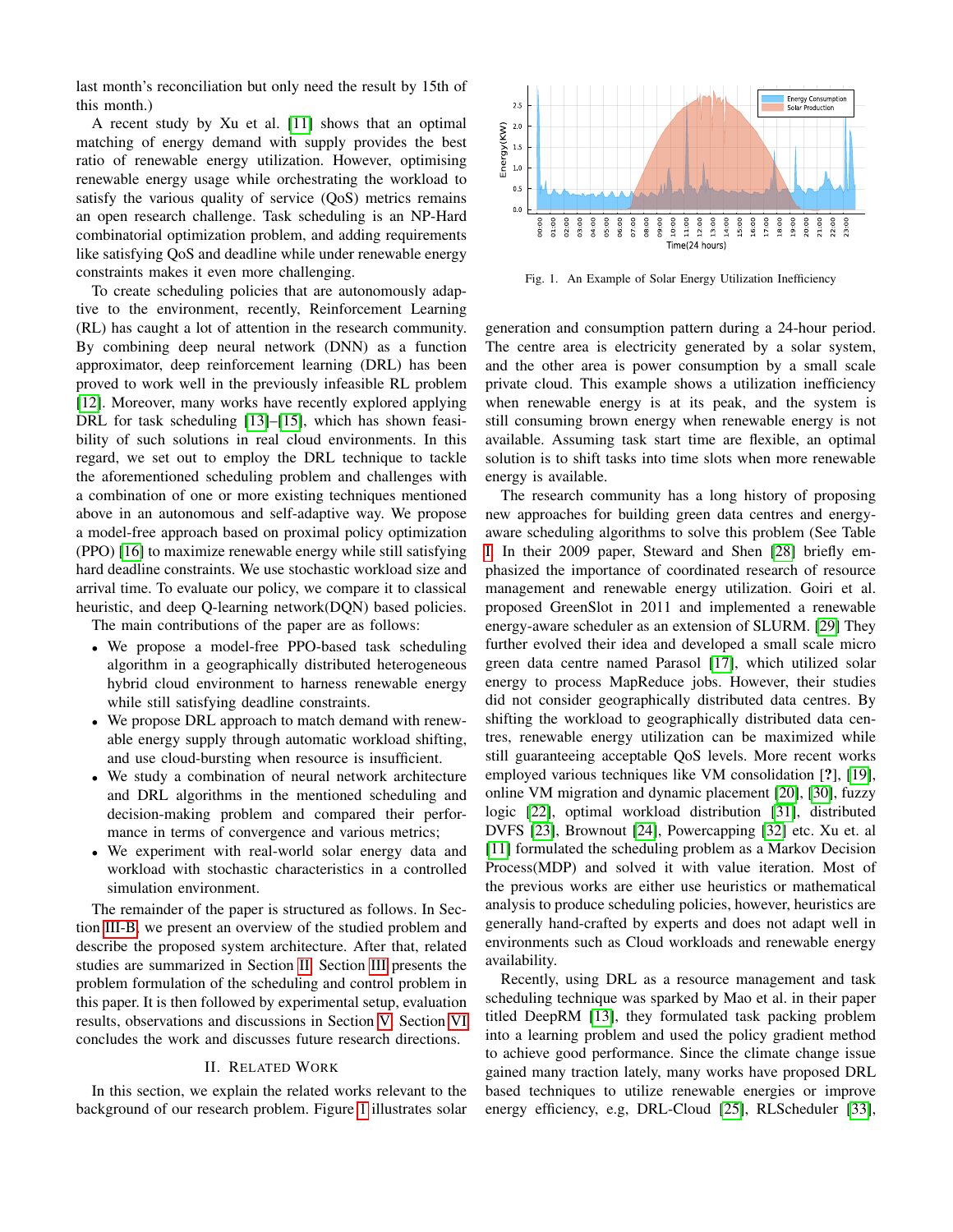TABLE I COMPARISON OF RELATED WORK

<span id="page-2-1"></span>

| Work            | Approach                | Geo Distributed | Renewable Energy | Deadline<br>Cloud Cost |  | Techniques                                 | Workload Type       | Decision Level |
|-----------------|-------------------------|-----------------|------------------|------------------------|--|--------------------------------------------|---------------------|----------------|
| [17]            | MILP with Gurobi Solver |                 |                  |                        |  | Energy Prediction, Solver                  | MapReduce, Mixed    | Single         |
| $[18]$          | Greedy Algorithm        |                 |                  |                        |  | Energy Prediction, Greedy Algorithm        | Scientific Workflow | Single         |
| $[19]$          | Heuristic               |                 |                  |                        |  | VM Consolidation                           | PlanetLab           | Single         |
| $[20]$ , $[21]$ | Heuristic               |                 |                  |                        |  | VM Migration and Dynamic Placement         | Lublin-Feitelson    | Single         |
| $[22]$          | Fuzzy Logic             |                 |                  |                        |  | Load Balancing                             | Google Trace        | Single         |
| $[23]$          | DRL(Q-Learning)         |                 |                  |                        |  | Distributed DVFS                           | Google Trace        | Single         |
| $[24]$          | Approximate MDP         |                 |                  |                        |  | Brownout                                   | PlanetLab           | Single         |
| $[11]$          | Heuristic               |                 |                  |                        |  | VM Consolidation, Scaling, Brownout, Shift | Mixed               | Multiple       |
| [25]            | DRL(DON)                |                 |                  |                        |  | Energy Efficient Scheduling                | Google Trace        | Multiple       |
| [26]            | DRL(DDON)               |                 |                  |                        |  | Energy Efficient Scheduling                | MiBench             | Single         |
| $[27]$          | DRL(A3C)                |                 |                  |                        |  | Energy Efficient Scheduling                | Bitbrain            | Single         |
| This Work       | DRL(PPO)                |                 |                  |                        |  | DVFS, Workload Shift, Cloud Bursting       | Stochastic          | Single         |



<span id="page-2-2"></span>Fig. 2. System Architecture

DQL-EES [\[26\]](#page-8-30), A3C-R2N2 [\[27\]](#page-8-31). These aforementioned works all try to minimize SLA violation instead of considering it as a hard constraint. However, many workloads in both industry and academia have a flexible start time but strict deadline. Our trained policy automatically uses cloudbursting at the right time to guarantee deadline constraints are met in case that renewable energy or computational resources are insufficient in local data centres.

#### III. SYSTEM ARCHITECTURE AND MODEL

# <span id="page-2-0"></span>*A. System Architecture and Challenges*

In this section, we present the proposed system architecture and then describe problem formulation. Figure [2](#page-2-2) depicts the system architecture considered in our study. We consider a hybrid cloud model comprised of  $m$  geographically distributed private data centres (DC)  $DC^L = \{DC_1^L, DC_2^L, ..., DC_m^L\}$ and a public cloud denoted as  $DC_P$ . Each DC consists of n DVFS-enabled hosts  $H_{m,n} = \{H_{11}, H_{12}, \ldots, Hmn\}$  and equipped with renewable energy source with backup source such as battery or grid. In private DCs, heterogeneous servers are modelled, where some servers have lower CPU frequency but higher energy efficiency, while others are much faster but resource-hungry and anywhere in between. We use container orchestration platforms provided by CSPs such AWS Elastic

Container Services (ECS) or Microsoft Azure Containers in the public cloud. These allow a user to dynamically provision and scale down to zero with no associated cost.

The goal of our work is to automatically shift workload to maximize renewable energy utilization and control public cloud cost while still meeting strict QoS requirement (deadline). We propose reaching this objective by intelligently scheduling tasks to different servers based on energy availability and deadline constraints. To achieve the QoS objective while there is no adequate renewable energy or computing capacity, we propose using a public cloud service provider in a dynamically on-demand provisioned manner. Usually, performance, energy and cloud cost are conflicting objectives, and there is always a trade-off to be made in a multi-objective optimization problem. We use configurable hyper-parameters to allow configuration of preference, which will be discussed further in Section [IV.](#page-4-0)

To achieve an optimal scheduling policy, a few challenges need to be addressed:

- 1) *Workload Shifting*: The system needs to decide when to start tasks based on their resource requirement, deadline constraint and available renewable energy so that they are executed efficiently without exceedingly using brown energy.
- 2) *Task Assignment*: In a heterogeneous environment, for example, ARM64 based servers run slowly but are more energy efficient (performance per watt) than their X86 counterpart; multi-core performing CPU consume more energy but completes tasks much faster, which server to place a task is also a hard problem due to deadline constraints;
- 3) *Cloud Provisioning*: In case of insufficient local resource availability, the right timing to provision more resources in a public cloud is also a non-trivial task. Provisioning of public cloud resources too early may incur unnecessary cost because local resources may become available before the deadline; in contrast, provisioning too late may cause deadline violation.
- 4) *Cloud Scaling*: Related to the challenge above, what type of computing resource to provision is also challenging. Higher performance VM cost more but may result in a resource wastage, while lower ones may be too slow to complete the assigned tasks on time.
- 5) *Stochastic Environment*: Aforementioned challenges be-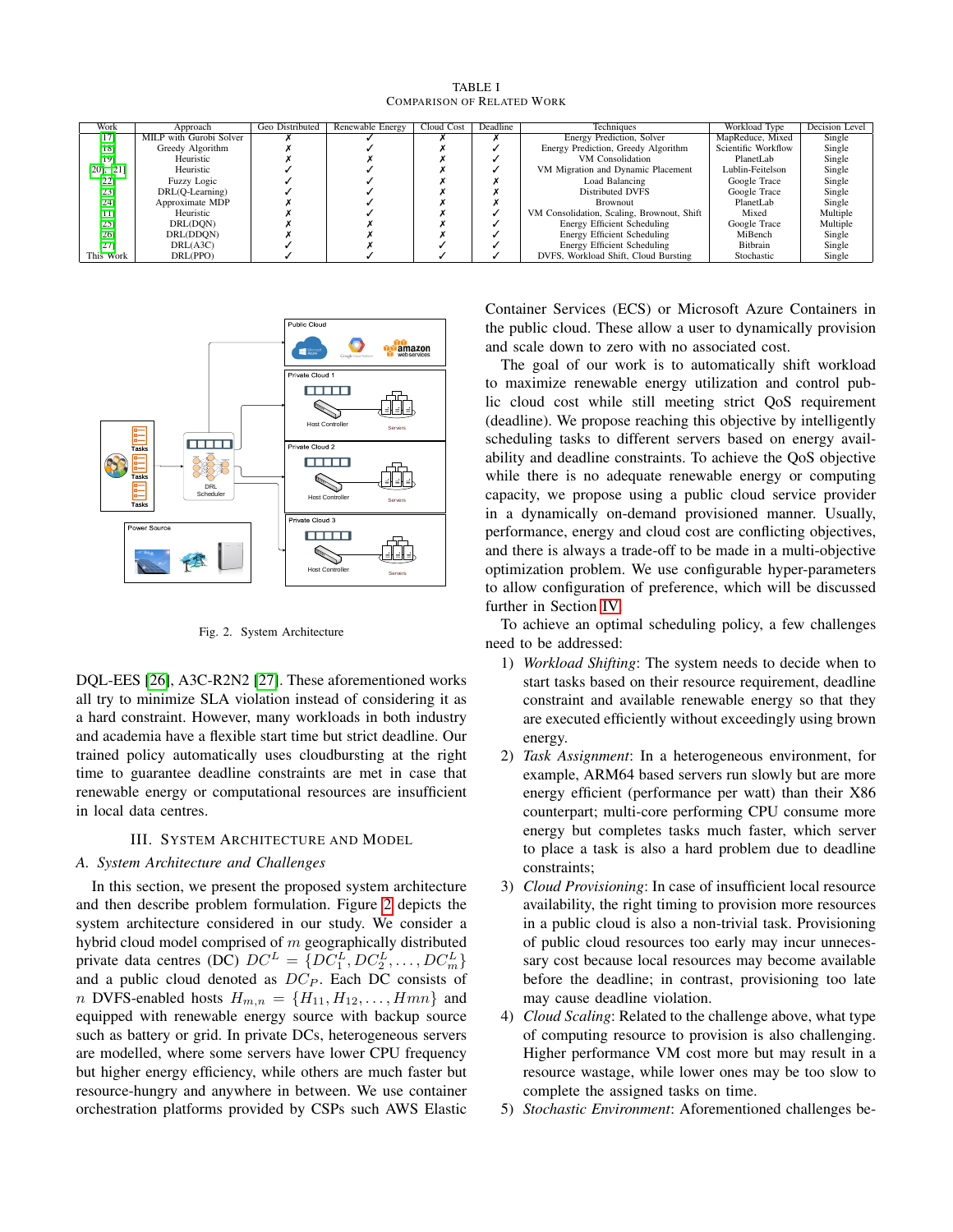

<span id="page-3-1"></span>Fig. 3. Concept Diagram of DRL

come even more difficult when considering an environment with stochastic job arrival. For example, the scheduler decides to delay the current task based on the current situation, but another demanding task arrives; QoS violation is inevitable in this situation; however, DRL can be used to minimize regret similar to a multiarmed bandit problem.

# <span id="page-3-0"></span>*B. Background of DRL*

Due to the aforementioned challenges, explicitly programming the scheduler is a non-trivial task. Hence, we sought a DRL-based approach to automatically learn an adaptive optimal policy for scheduling problems. DRL agents can sample from an environment or a simulator therefore the agents need only to be guided by a reward function.

The basic conceptual diagram of DRL is shown on Figure [3.](#page-3-1) In a typical DRL system, the main components are the environment and the agent. [\[34\]](#page-8-32) The agent has its own view of the environment called observations or states. Depending on the current state, the agent takes action steps based on its DNN output and receives a reward from the environment. The learning process is for the agent to take a series of actions to maximize its cumulative reward over a period of time and update its DNN to make better decisions.

In our system, the agent is the DRL scheduler making scheduling and control decisions, and the environment includes the private and public cloud data centre, renewable energy generator, and tasks to be scheduled. The DRL scheduler observes the system state and takes series of steps to achieve the design objectives. It receives tasks from users and decides either to shift the workload by holding it in the scheduler's queue, sending it to a server in a private DC, or providing a resource in a public cloud. After taking action, the agent receives a reward from the environment in the training process and tries to maximize the reward it receives in a certain time period. At each DC level, the servers can be controlled by rule-based host controllers, sending the server to sleep mode or power off idle servers. On task arrival, the host controller sends commands to wake up or power up the destination server through IPMI or PDM commands.

TABLE II MODEL PARAMETERS.

<span id="page-3-2"></span>

| <b>Symbol</b>                                                                                          | <b>Definition</b>                                                             |  |  |  |  |  |  |  |
|--------------------------------------------------------------------------------------------------------|-------------------------------------------------------------------------------|--|--|--|--|--|--|--|
| $\frac{DC_m^L,DC_m^P}{P_m^{DC}}$                                                                       | mth private/local $(L)$ or public $(P)$ Data Centre                           |  |  |  |  |  |  |  |
|                                                                                                        | Total Power Consumption of mth Data Centre                                    |  |  |  |  |  |  |  |
| Power Consumption of ith host in mth Data Centre<br>$P_{m,i}$                                          |                                                                               |  |  |  |  |  |  |  |
| <i>i</i> th host in mth Data Centre<br>$\overline{H}_{m,i}$                                            |                                                                               |  |  |  |  |  |  |  |
| Per second cost of energy and cloud C <sup>green</sup> , C <sup>brown</sup> , Ccloud<br>$\overline{C}$ |                                                                               |  |  |  |  |  |  |  |
| $RE_m^{DC}$<br>Total Available Renewable Energy at mth Data Centre                                     |                                                                               |  |  |  |  |  |  |  |
| <b>Task Parameters</b>                                                                                 |                                                                               |  |  |  |  |  |  |  |
| $\lambda_n$                                                                                            | Arrival rate of task $n$                                                      |  |  |  |  |  |  |  |
| $S_n$                                                                                                  | Task Size n                                                                   |  |  |  |  |  |  |  |
| $R_n$                                                                                                  | Resource Requirements for Task n, $R_n^{CPU}$ , $R_n^{Mem}$ , $R_n^{Storage}$ |  |  |  |  |  |  |  |
| $CT_n$                                                                                                 | Completion Time for Task $n$                                                  |  |  |  |  |  |  |  |
| Deadline constraint of task $n$<br>$D_n$                                                               |                                                                               |  |  |  |  |  |  |  |
| <b>Hyper Parameters</b>                                                                                |                                                                               |  |  |  |  |  |  |  |
| TS                                                                                                     | Scheduling Time Slot                                                          |  |  |  |  |  |  |  |



<span id="page-3-3"></span>Fig. 4. Utilization, Power and Ops Correlation

#### *C. System Model*

In this Section, we describe the system model. The notations used in this paper can be found in Table [II.](#page-3-2)

*a) Assumptions:* We assume that once tasks are received by servers in a private CDC, it will complete them. We do not consider task migration or task failure mitigation in this study. We assume each private data centre has battery or grid to power through the nighttime when all servers are idle, in sleep mode or powered off.

*b) Energy Consumption Model:* We adopt the host power model from real-world server measurement results published according to SPECPower and choose three recent models with CPU from Intel and AMD [\[35\]](#page-8-33). Many studies show that although physical server power consumption is determined by various components, they have a linear correlation with CPU load. [\[19\]](#page-8-18), [\[21\]](#page-8-29). However, as shown on Figure [4](#page-3-3) based on real measurement, we argue that the lower 10% utilization is nonlinear. For example, at idle, HP DL380 consumes 49.3W but the figure jumps more than double to 118W at 10%. Hence, to improve accuracy, we assume a linear relationship within each 10% interval.

$$
P_i^{server} = \begin{cases} P_i^{idle} + (P_i^{0.1} - P_i^{idle}) \times u_i & u_i \le 0.1\\ P_i^{0.1} + (P_i^{max} - P_i^{0.1}) \times u_i & 0.1 < u_i \le 1\\ P_i^{off} & otherwise \end{cases} \tag{1}
$$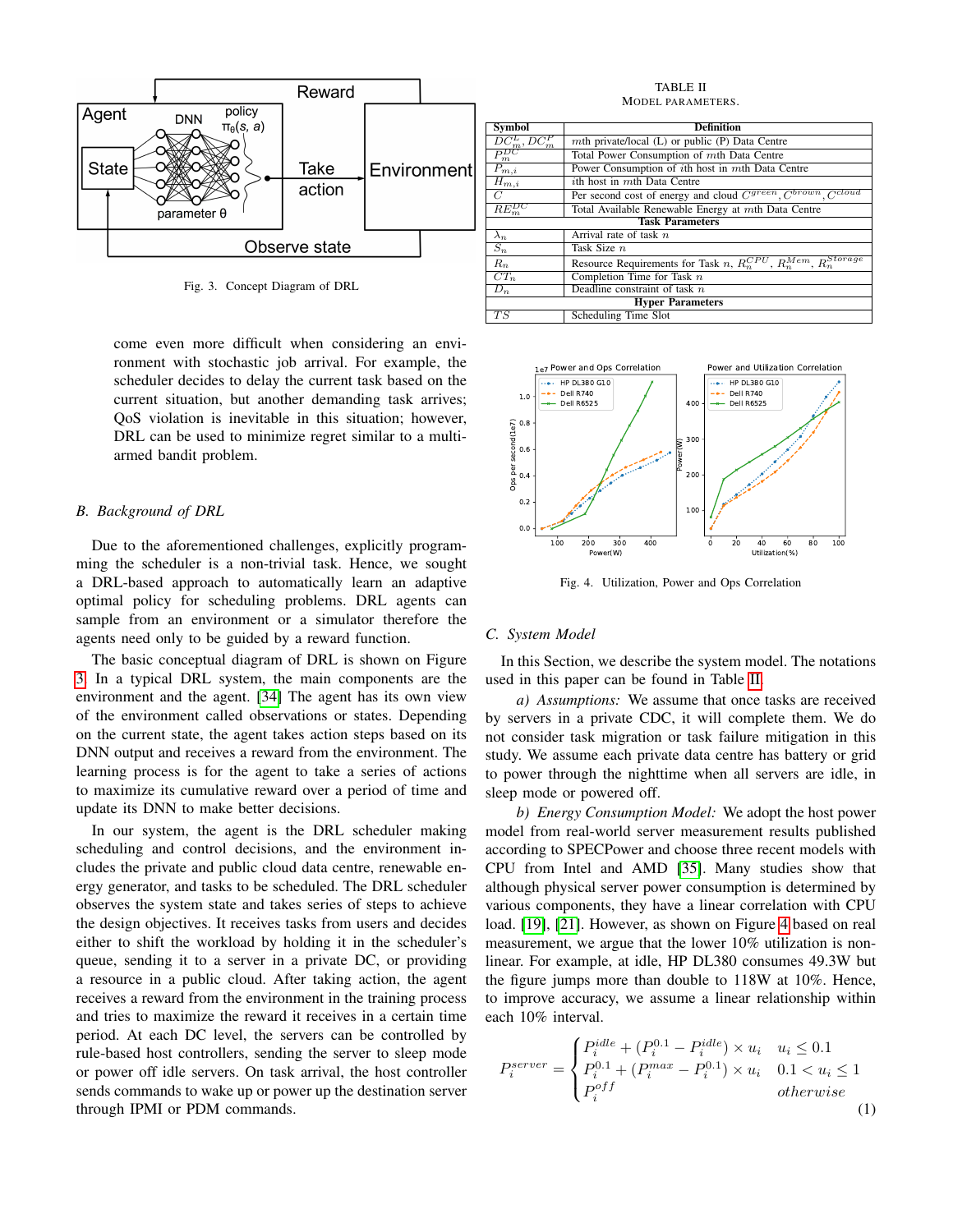where  $P_i$  denotes the power consumption of host i at CPU utilization  $u_i$  in the data centre;  $u_i \in [0, 1]$  represents the CPU utilization of host  $i$ . We adopt the server size Java operation per second (SSJOPS) metric from SPECPower for our task and server model for computing the server load. Since the numbers are quite large for the latest servers, we used MSSJOPS in our simulator, where 1 MSSJOPS =  $10^6 \times SSJOPS$ .

*c) Non-IT Component Power Model:* In addition to server power consumption, other non-IT components like cooling systems in data centres also consume significant energy. To calculate non-IT power consumption, we use a simple analytical model based on Power Usage Efficiency (PUE) in our simulator. PUE is defined as

$$
PUE = \frac{P^{total}}{\sum_{i=1}^{n} P_i}
$$
 (2)

where  $P^{total}$  denotes the total power consumption of the whole DC and power consumed by all servers. In our simulator, we set this variable to a constant accordingly to the latest PUE figure published by Google:  $PUE = 1.11$ . [\[36\]](#page-8-34) Therefore, total energy consumption of mth data centre can be calculated as  $P_m^{dc} = \sum_{k=1}^{i} \overline{P} U E \times P_k$ .

*d) Workload Model:* We consider an immutable container-based computational intensive workload. The container workload may have simple tasks or complex workflows inside its execution logic; however, the containerized workload can be modelled after a simple demand of computing resources from a modelling perspective. Each host can run many containers at a certain time period up to the limit of available CPU cores on each host. We assume required resources are known and specified by users or the users provide an estimate when submitting the tasks. For each task, it has arrival time  $\lambda_n$ , size  $S_n$ , resource requirements  ${R_n^{CPU}, R_n^{Mem}, R_n^{Storage} }$  and a deadline  $D_n$ .

*e) Cost Model:* We represent per-second cost as  $C^{green}$ ,  $C^{brown}$ ,  $C^{Cloud}_{t}$  for green renewable energy, brown energy and cloud monetary resource cost. The cost of executing a task was calculated in the following two conditions:

- 1) Private: In case the scheduler sends a task to a server in a private DC, and if that DC's energy consumption is below its available renewable energy, we consider  $C<sup>green</sup>$  as 0, since the renewable energy infrastructure has already been invested and renewable energy is available freely.
- 2) Public: If we need to send the task to a public cloud, the total cost is computed based on provisioned cloud VM type. Brown energy price is computed for the agent to make a cost-effective decision on whether to send the task to the public cloud or execute it locally using brown energy.

*f) Optimization Objectives:* The major objectives of this work are to maximize total renewable energy utilization; in other words, control DC power consumption to minimize renewable energy wastage across data centres; at the same time, minimize public cloud cost when renewable energy is not enough.

$$
Minimize: \sum_{i=1}^{m} \int (RE_{m(t)}^{DC} - P_{m(t)}^{DC}) d(t)
$$
 (3)

$$
Minimize: \sum_{k=1}^{n} C_k^{Cloud} \tag{4}
$$

$$
Subject to: CT_n \leq D_n \tag{5}
$$

In addition, we introduce a few other metrics like makespan and server utilization as hyper-parameters, further detail will be explained in reward metrics in Section [IV.](#page-4-0)

# <span id="page-4-0"></span>IV. DRL SCHEDULER DESIGN AND IMPLEMENTATION

In this section, we present the design and implementation of our proposed DRL-based task scheduler. Due to the aforementioned challenges, we use a model-free approach. The DRL agent learns to perform optimally with the guidance of a reward function and state observations. This model-free approach differentiates itself from heuristic and meta-heuristic based methods. DRL technique does not require any prior knowledge, while (meta)heuristics need expert knowledge to write program logic to achieve optimization objectives explicitly. Firstly, we describe our renewable energy and deadline constraint problem formulation as a series of decision problems; afterwards, we detail the design and implementation of our algorithm.

*Environment:* We implemented our scheduler using Python 3.8, OpenAI Gym [\[37\]](#page-8-35) and PyTorch [\[38\]](#page-9-0). In addition, we utilized Stable Baseline 3 (SB3) [\[39\]](#page-9-1), a commonly used, open-source and well-tested DRL library, as our training framework and base algorithms implementation. We adopted the Proximal Policy Optimization (PPO) [\[16\]](#page-8-14) algorithm in this work.

*Observation Space:* We used a continuous state space in our design, represented by a large vector of float numbers normalized to a  $[-1, 1]$  space. This helps to stabilize the training process and makes it a lot easier to debug. The elements of the vector are described in sequence as below.

- Time of Day: As we harness renewable energy like solar, time of day is an important metric. We normalized it into a continuous space  $[-1, 1]$  where  $-1$  means 00:01 at the current day and 1 means 00:00 at the next day. The normalization is not a necessity but rather a design choice. We found it is easier to compute various metrics if we use a symmetrical normalization, since the highest production of solar energy is usually around noon(value 0).
- Renewable Energy: A vector of predicted available renewable energy in the next time slot  $T_d$ ; the values contained in the vector are normalized with the full solar system capacity as a parameter.
- DC Power Consumption: A vector of power consumption of each DC in the scheduling time slot; the values are also normalized with the full system capacity.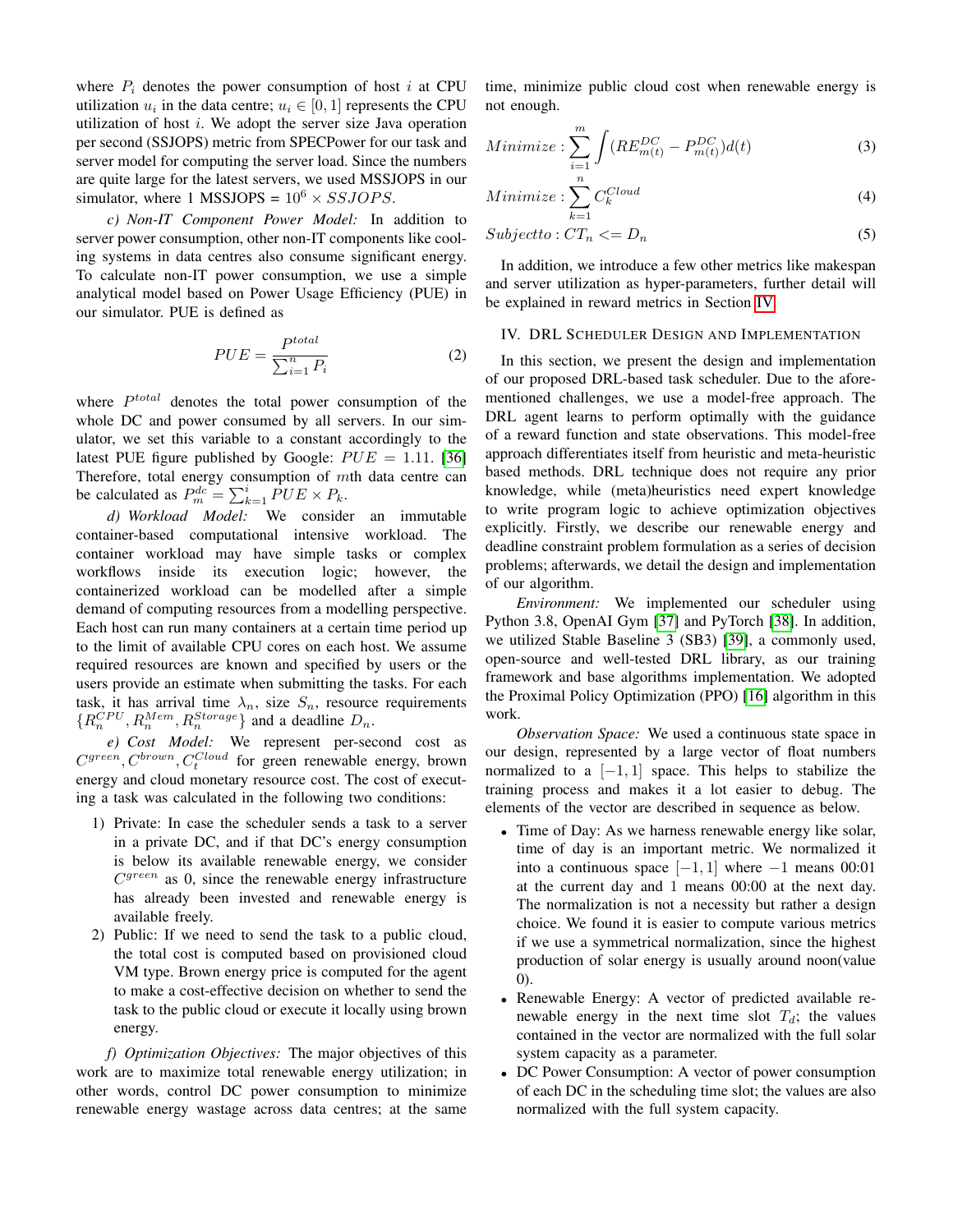- Incoming Job: A vector of incoming job attributes, also normalized by a set of parameters of allowed maximums.
- Server Load: Load of all servers in private data centre combined into a single large vector, computed based on every server's currently executing tasks and all tasks in the queue.
- Public Cloud Cost: Cost of public cloud in the last time slot  $T_d$ ; cloud cost observations are normalized by a parameter of configurable daily maximum;

Server specification such as power consumption and speed at idle and maximum load is static variables, and dynamic power consumption can be calculated with server load. We consider these static metrics as common knowledge between the scheduling agent and the environment. It helps to reduce observation space.

*Action Space:* In our model, we define a discrete action space with  $n$  actions described below. The scheduler makes a decision on job arrival, or when a job in its queue reaches start time, then it takes the following actions:

- 1) Action 0: The scheduler does nothing; it pushes the current incoming job by  $T_d$  seconds back into its processing queue and wait for already scheduled jobs to be processed;
- 2) Action  $[1, m \times i] \in N$ : Flattened index of *i*th server in  $m$ th private data centres, the scheduler sends task to *i*th server and remove it from queue;
- 3) Action  $[m * i + 1, n]$ : The scheduler sends the task to a type of public cloud VM decided by the action.

*Reward Function:* We define and normalize our reward function as a float number in a  $[-1, 1]$  space since we find it works well in our experiments. Since the agent is guided by a single real value, reward shaping is necessary for the algorithm to know how good or bad an action is. The agent receives a positive reward when it performs well, e.g. having energy consumption under a renewable budget, scheduling to the right server at the right time, public cloud spending is under budget, etc. On the contrary, it receives a negative reward when it makes a bad decision as a penalty. The reward function design is inspired by Tuli et al. [\[27\]](#page-8-31)). In their work, the authors defined several loss functions normalized to  $[0, 1]$ space and as a convex combination and used a few parameters to enable customization of scheduling goal. We adopted a similar strategy but normalized to a symmetric space with several objective weight sums to  $[-1, 1]$  space. Since we use both positive reward and punishment, this design choice allows easier distinguish between reward and penalty and stabilizes the training process. The reward metrics we use in this study are listed as below:

1) Renewable Energy Utilization (REU) is defined as the difference between power consumption and available renewable energy. If the agent uses more energy than available renewable energy, the environment gives a penalty, or otherwise 0. A positive reward is not given since completing tasks is also given rewards; it is to avoid double-rewarding.

- 2) Cloud Cost Reward (CCR) is defined as the normalized value of cloud cost in the last scheduling time step in relation to a user-defined maximum daily budget. When the agent spends more on the public cloud, it receives a larger penalty.
- 3) Deadline Violation (DV) is defined as a proportional task that violated deadline constraint in relation to total completed jobs. Since we consider deadline as a hard constraint, we set the weight of this metric to a higher value than all other rewards.
- 4) Makespan Reward (MR) is defined as total time used to complete tasks in a trajectory. The weight of this reward is set to a rather small value since our main objective is REU, CCR and DV. During our experiments, we found if a longer makespan is not penalized, at some stage, our agent shows a procrastination syndrome which means delay everything until the last minute.
- 5) Utilization Reward (UR) is defined as a balance of utilization of servers, and we penalize imbalanced task assignment if some servers are getting too many tasks. This penalty is also introduced for a similar reason as MR, if the penalty is not present and the deadline allows, the agent tends to send many tasks to the most efficient server for the highest reward while the others are sitting idle.
- 6) Task Reward(TR) is defined as the reward an agent received for completed a task. A higher reward is given for completing a harder task. Since a harder task naturally consume more energy or incur a higher cloud cost, the agent needs to find the right balance between this reward and other penalties, resulting in a better policy. Also, with the discount factor  $\gamma$ , the agent will complete the same task earlier to get a higher reward.

To allow user configurable settings for a multi-objective optimization, we introduced hyper-parameters similar to [\[27\]](#page-8-31). Thus,

$$
TotalReward = a \times REU + b \times CCR + c \times DV
$$
  
+ $d \times MR + e \times UR + f \times TR$   
 $a, b, c, d, e, f \ge 0$   
 $a + b + c + d + e + f = 1$  (6)

Because each individual reward are normalized, the total reward an agent can receive in each step is still bounded in a symmetrical  $[-1, 1]$  space.

## <span id="page-5-0"></span>V. MODEL TRAINING AND PERFORMANCE EVALUATION

In this section, we describe our experiment settings, training procedure and evaluation.

## *A. Dataset*

For deep reinforcement learning-based research, it is common to run the algorithm training in a simulated environment, because training in a real setup is too slow and often infeasible for large complex production environments [\[33\]](#page-8-27). Our experiment uses the Pareto distribution to generate job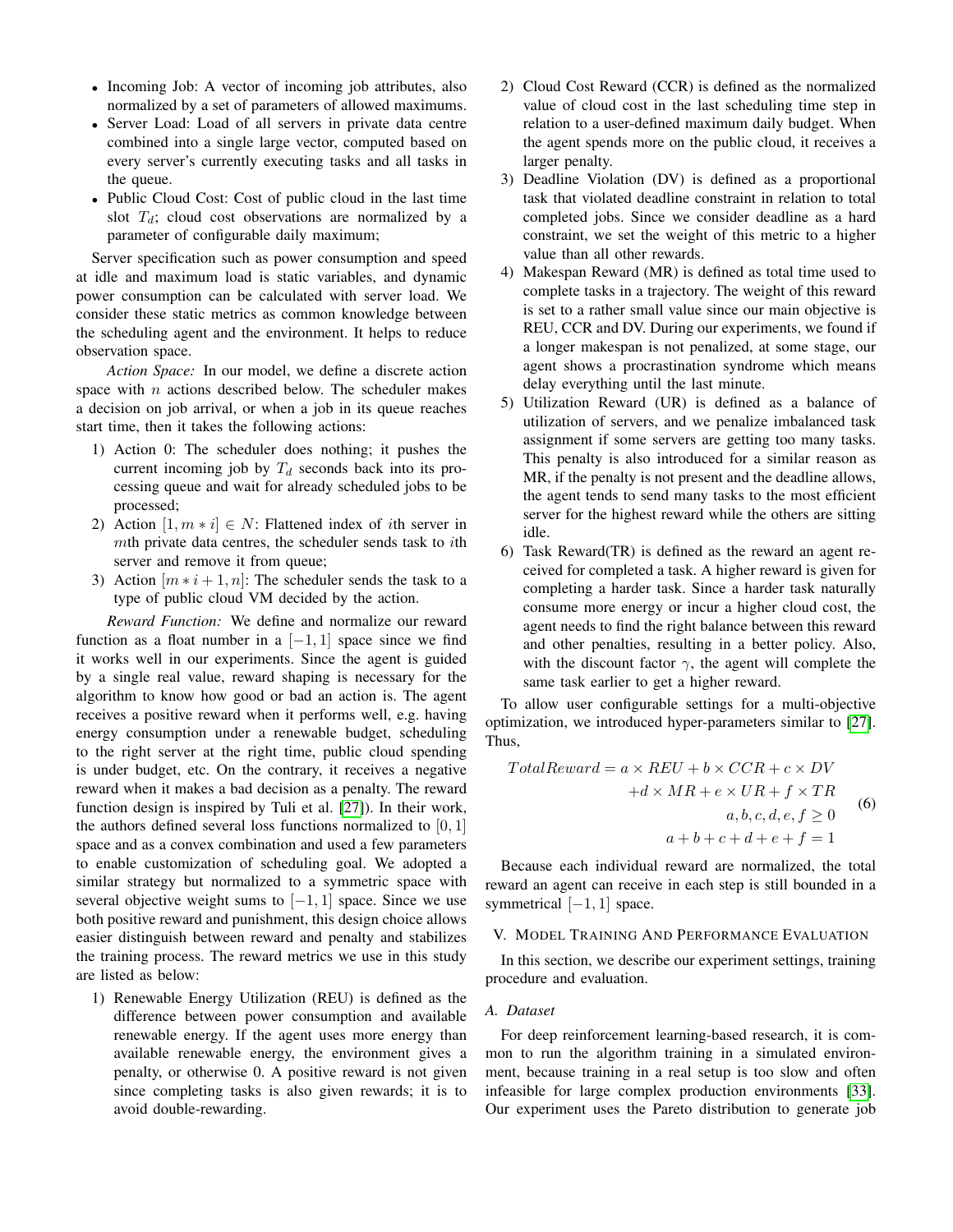

<span id="page-6-0"></span>Fig. 5. Pareto Job Size with Poison Arrival

size and the Poisson distribution to produce job arrival time. It allows us to study our proposed policy's performance under different loads while mimicking real-world workload characteristics such as stochastic but steady arrival rate, with some occasional bursts. An illustration of generated tasks with  $scale = 100, shape = 1.5$  is shown in Figure [5.](#page-6-0) We trained our policy with a few sets of generated tasks and validated using a different seed.

# *B. Environment Setup*

The infrastructure considered in our study is shown in table [III,](#page-7-1) we consider 3 DCs equipped with 2 servers of each type in each DC. For public cloud, we use 4 types of cloud instances in our model, m5. $\{x, x\}, 2x\}, 4x\}$ large which costs \$0.12/h, \$0.24/h, \$0.48/h, \$0.96/h, respectively. The M5 type of general-purpose instance is equipped with Intel Xeon Platinum 8175M. Since this CPU is specifically made for AWS by Intel and provides no publicly available data, we assume its performance is slightly slower than the Intel Xeon 8180 in the same generation. Hence, we use the 8180 measurement data minus a 5% margin.

# *C. Training Process*

We use Spartan HPC [\[40\]](#page-9-2) equipped with Xeon E5-2650 v4(2.2 GHz) and multiple NVidia T100 GPUs for hyperparameters and neural network architecture search. First, we use the HPC cluster to try a few combinations of hyperparameters and neural network architectures and run the training process for a limited epoch/time steps to see its metrics and convergence behaviour. If the combination's performance looks promising, we further conduct a longer training on a workstation machine with AMD Ryzen 5900X(3.7GHz boost to 4.8 GHz), NVidia GTX 3070 (8G) graphic card and 64G RAM. The reason behind this choice is that we found simulation of the DRL environment is CPU bound; using a CPU with a higher base clock can significantly accelerate the training process (about 2.5x in our case). Also, the new TensorCore in NVidia's Ampere architecture [\[41\]](#page-9-3) improves training speed significantly.



<span id="page-6-1"></span>Fig. 6. Reward During Training

For our model training, the hyper-parameter that works well are as follow: learning rate =  $1e - 4$ , batch size =  $64, layers = [256, 128, 64, 32], optimizer = Adam, \gamma =$  $0.95, n_{step} = 1024$ . Other hyper-parameters are using default implementation in SB3 [\[39\]](#page-9-1).

The baseline algorithms used in the comparison include Round Robin (RR), Maximum Renewable Least Utilization First (MR-LUF) and DQN. The advantages of heuristic algorithms are their simplicity to understand and implement. For example, RR chooses hosts in order regardless of their utilization. In MR-LUF, we first find the data centre with the maximum difference between renewable energy and schedule the task to the server with the least load in that DC. We also compared with a DQN based DRL algorithm which is commonly used in many studies.

Figure [6](#page-6-1) shows the reward function during training. The agent receives maximum reward at around  $3 \times 10^6$  steps and doesn't improve much further with more time for training. We are interested to see if the policy can be improved further, hence, we continue the training until  $2 \times 10^7$ . The figure clearly indicates the policy has converged and further training didn't improve the policy.

#### *D. Results and Discussion*

To evaluate the trained agent, we run an experiment with 2000 jobs based on the probability distribution described in Section [IV](#page-4-0) but with a different seed, hence, a new sequence of workload size and arrival time is generated. Then, we compare the performance with baseline algorithms in terms of energy consumption and cloud cost in a 24-hour period.

Figure [7](#page-7-2) shows the cumulative summary of energy consumption for the experiment. Some jobs are pushed to the next day by the DRL agents, and 1764 jobs are completed at the end of the day. These delayed jobs are taken out of the result for a fair comparison, and their energy consumption records are also removed. RR, MRLUF, DQN and Proposed algorithm consume  $9307W$ ,  $10409W$ ,  $7430W$ ,  $6806W$  of energy, respectively. Hence, the proposed DRL policy reduce energy consumption by 26.87%, 34.61%, 8.40% compared to RR, MRLUF, and DQN, respectively. The result clearly indicates both DRL based agents can help save energy by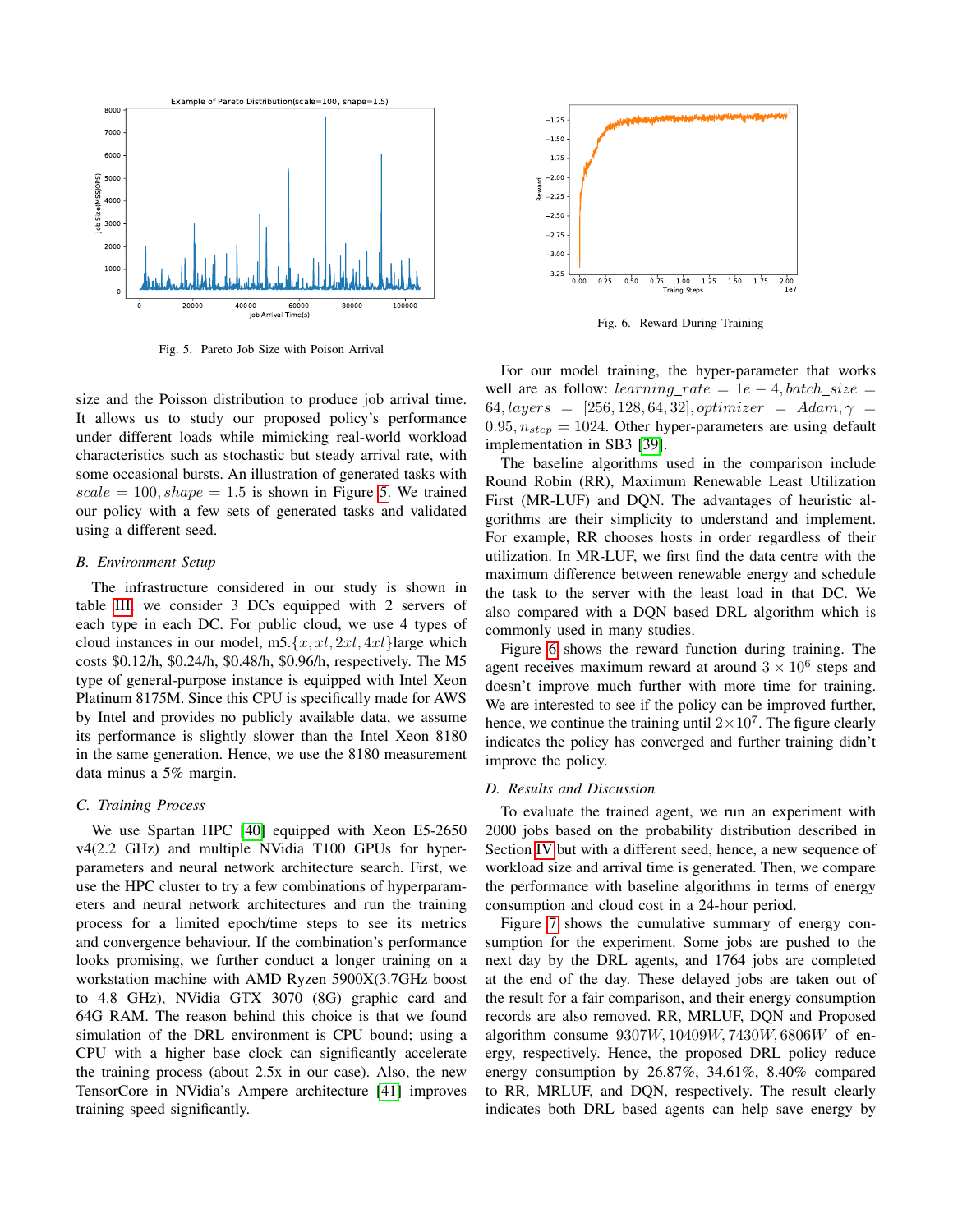TABLE III CONFIGURATION OF HOSTS IN THE EXPERIMENT SET UP

<span id="page-7-1"></span>

| Name                 | Processor                        | Cores    | <b>RAM</b> | SPEC Power(W)/SSJOPS for different utilization |         |         |         |         |         |         |         |         |          |          |
|----------------------|----------------------------------|----------|------------|------------------------------------------------|---------|---------|---------|---------|---------|---------|---------|---------|----------|----------|
|                      |                                  |          |            | 0%                                             | 10%     | 20%     | 30%     | 40%     | 50%     | 60%     | 70%     | 80%     | 90%      | 100%     |
| Dell PowerEdge R6525 | AMD EPYC 7702 2.0GHz             | 64C/128T | 128GB      | 81.6                                           | 188     | 214     | 236     | 258     | 280     | 305     | 331     | 358     | 382      | 404      |
|                      |                                  |          |            |                                                | 1117236 | 2228757 | 3348739 | 4463523 | 5577282 | 6688097 | 7809749 | 8917380 | 10044691 | 11115782 |
| Dell R740            | Intel Xeon Platinum 8280 2.7GHz  | 28C/56T  | 188GB      | 49.8                                           | 114     | 137     | 159     | 182     | 208     | 240     | 277     | 319     | 376      | 432      |
|                      |                                  |          |            |                                                | 58057   | 1165221 | 1745535 | 2325614 | 2909373 | 3491467 | 4077942 | 4648443 | 5217814  | 5811114  |
| HP DL380 Gen10       | Intel Xeon Platinum 8180 2.50GHz | 28C/56T  | 96GB       | 49.3                                           | 118     | 145     | 173     | 203     | 237     | 271     | 308     | 366     | 419      | 461      |
|                      |                                  |          |            |                                                | 575883  | 1154607 | 730201  | 2307605 | 2885565 | 3459701 | 4039806 | 4624500 | 5187730  | 5758036  |



<span id="page-7-2"></span>Fig. 7. Cumulative Summary of Job Energy



<span id="page-7-3"></span>Fig. 8. Energy Consumption after Different Number Job Completion

shifting tasks to when more renewable energy is available. Figure [8](#page-7-3) shows cumulative energy after n job completion. The trend continues after 800 jobs; hence, the diagram is truncated for clarity and conserving space. This diagram exhibits the same energy-saving as Figure [8,](#page-7-3) when more and more jobs come, the proposed DRL based workload shifting technique will save more energy.

Figure [9](#page-7-4) shows the public cloud cost of the experiment. Note that we are not using cloudbursting in our baseline heuristic algorithms because we focus on a model-free approach in this work. Therefore, RR and MRLUF are not showing in the diagram. We found DQN and the proposed algorithm perform similarly in terms of overall performance because they are both trained to convergence. PPO based agent saves a bit more energy while sending more tasks to the public cloud.



<span id="page-7-4"></span>Fig. 9. Cumulative Summary of Job Cost

Also, it converges much faster than DQN in training therefore saves energy. We consider energy a primary concern in this work as long as the cloud costs are controlled under a certain budget. Hence, we consider the proposed PPO based algorithm superior to the DQN based one.

In comparison to the baseline algorithms, our work shows DRL-based algorithms can learn a better scheduling policy in complex environments without a model. However, the approach still has its limitations. In practical application, if the infrastructure changes, we will require model retraining. For example, adding or removing a physical server or introducing newer public cloud tiers will change the action space. Furthermore, although we used stochastic workload and arrival time in our experiment, the workload still satisfies certain characteristics. In the real world, some unseen workload may occur from time to time which may cause the policy to perform poorly.

#### VI. CONCLUSIONS AND FUTURE WORK

<span id="page-7-0"></span>In this work, we proposed a PPO-based DRL approach to optimize utilization of renewable energy in a hybrid multicloud environment. The proposed approach comprises the complex heterogeneous multi-cloud scheduling problem under renewable and deadline constraint. Our experiments show DRL is a promising technique for controlling complex system and make sequential decisions in the cloud resource management field. Model-free DRL can self-learn a better scheduling policy without expert knowledge and explicit programming like traditional heuristics and meta-heuristic based approaches.

Despite this, carefully designing the reward function and developing simulators in DRL training still require much expertise in the problem domain. Hence, as part of future work,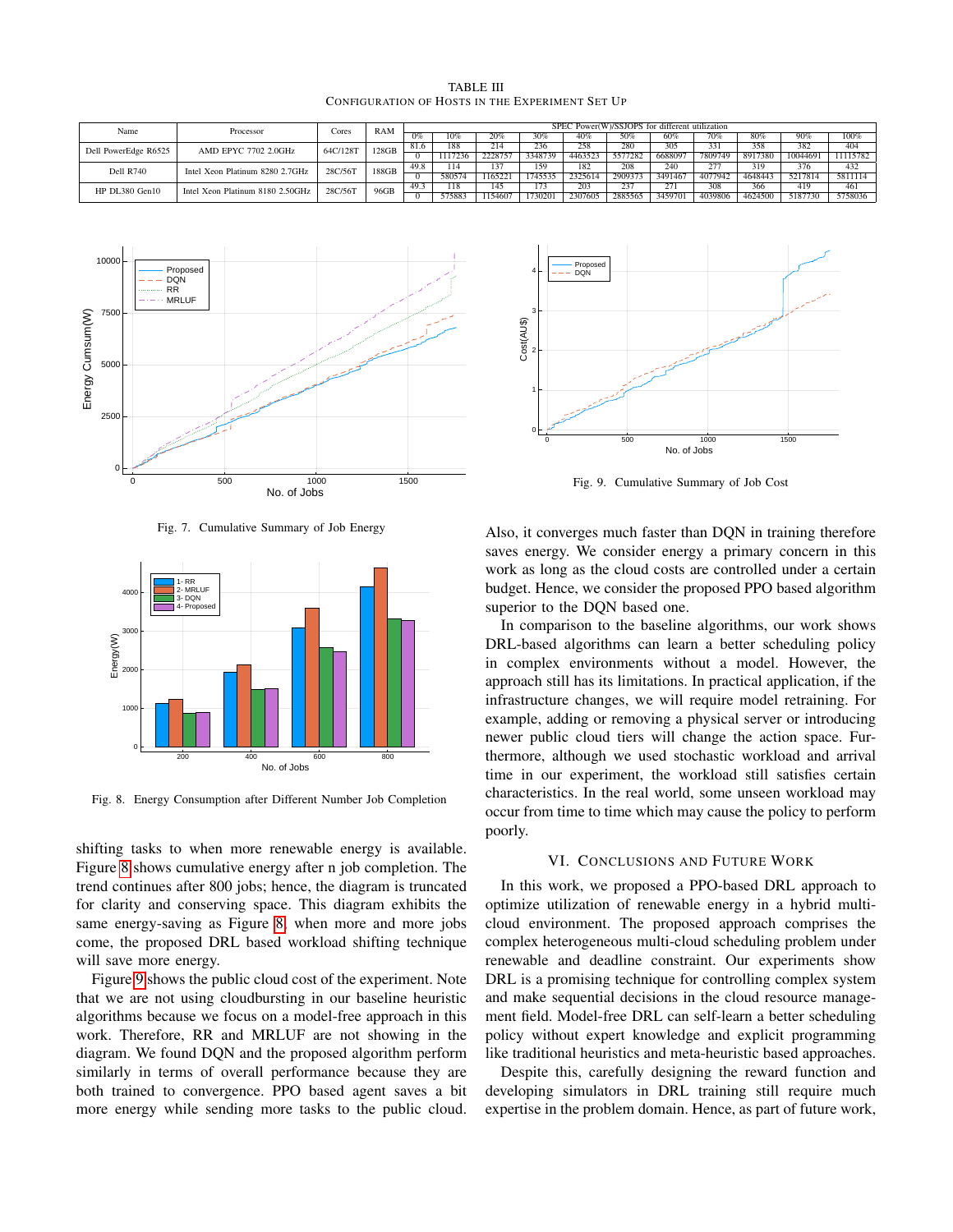we will explore the possibility of using machine learning to determine the reward function automatically. Although DRLbased approach can adapt workload to some extent, changing of observation and action space or neural network architecture requires model retraining. To apply and test it in real-world test-beds, this process need to be automated and the scalability of proposed approach need to be further explored.

Acknowledgement: We thank Shashikant Ilager for proofreading and suggestions to improve the quality of this paper.

#### **REFERENCES**

- <span id="page-8-0"></span>[1] R. Buyya, C. S. Yeo, S. Venugopal, J. Broberg, and I. Brandic, "Cloud computing and emerging IT platforms: Vision, hype, and reality for delivering computing as the 5th utility," *Future Generation Computer Systems*, vol. 25, no. 6, pp. 599–616, 2009.
- <span id="page-8-1"></span>[2] R. Buyya, S. N. Srirama, G. Casale, R. Calheiros, Y. Simmhan, B. Varghese, E. Gelenbe, B. Javadi, L. M. Vaquero, M. A. S. Netto, A. N. Toosi, M. A. Rodriguez, I. M. Llorente, S. D. C. D. Vimercati, P. Samarati, D. Milojicic, C. Varela, R. Bahsoon, M. D. D. Assuncao, O. Rana, W. Zhou, H. Jin, W. Gentzsch, A. Y. Zomaya, and H. Shen, "A manifesto for future generation cloud computing: Research directions for the next decade," *ACM Computing Surveys*, vol. 51, no. 5, pp. 1–38, 2019.
- <span id="page-8-2"></span>[3] 2021 STATE OF THE CLOUD REPORT. [Online]. Available: <https://info.flexera.com/CM-REPORT-State-of-the-Cloud>
- <span id="page-8-3"></span>Data centres  $\&$  networks - fuels  $\&$  technologies. [Online]. Available: <https://www.iea.org/fuels-and-technologies/data-centres-networks><br>List of countries by electricity consum
- <span id="page-8-4"></span>[5] List of countries by electricity consumption. Page Version ID: 1009400219. [Online]. Available: [https://en.wikipedia.org/w/index.php?title=List](https://en.wikipedia.org/w/index.php?title=List_of_countries_by_electricity_consumption&oldid=1009400219)\_of\_countries\_by electricity [consumption&oldid=1009400219](https://en.wikipedia.org/w/index.php?title=List_of_countries_by_electricity_consumption&oldid=1009400219)
- <span id="page-8-5"></span>[6] (2020) UK net zero target. [Online]. Available: [https:](https://www.instituteforgovernment.org.uk/explainers/net-zero-target) [//www.instituteforgovernment.org.uk/explainers/net-zero-target](https://www.instituteforgovernment.org.uk/explainers/net-zero-target)
- <span id="page-8-6"></span>[7] S. S. Gill and R. Buyya, "A taxonomy and future directions for sustainable cloud computing: 360 degree view," *ACM Computing Surveys (CSUR)*, vol. 51, no. 5, pp. 1–33, 2018.
- <span id="page-8-7"></span>[8] Solar batteries and solar battery storage | LG solar energy australia. [Online]. Available:<https://www.lgenergy.com.au/products/battery>
- <span id="page-8-9"></span><span id="page-8-8"></span>[9] Powerwall | tesla. [Online]. Available:<https://www.tesla.com/powerwall> [10] Samsung SDI ESS(energy storage system) - index | samsung SDI. [Online]. Available:<https://www.samsungsdi.com/ess/index.html>
- <span id="page-8-10"></span>[11] M. Xu, A. N. Toosi, and R. Buyya, "A self-adaptive approach for managing applications and harnessing renewable energy for sustainable cloud computing," *IEEE Transactions on Sustainable Computing*, no. 01, pp. 1–1, Aug 2020.
- <span id="page-8-11"></span>[12] V. Mnih, K. Kavukcuoglu, D. Silver, A. A. Rusu, J. Veness, M. G. Bellemare, A. Graves, M. Riedmiller, A. K. Fidjeland, G. Ostrovski *et al.*, "Human-level control through deep reinforcement learning," *nature*, vol. 518, no. 7540, pp. 529–533, 2015.
- <span id="page-8-12"></span>[13] H. Mao, M. Alizadeh, I. Menache, and S. Kandula, "Resource management with deep reinforcement learning," in *Proceedings of the 15th ACM Workshop on Hot Topics in Networks - HotNets '16*. ACM Press, 2016, pp. 50–56.
- [14] H. Mao, M. Schwarzkopf, S. B. Venkatakrishnan, Z. Meng, and M. Alizadeh, "Learning scheduling algorithms for data processing clusters," in *Proceedings of the ACM Special Interest Group on Data Communication*. ACM, 2019, pp. 270–288.
- <span id="page-8-13"></span>[15] H. Mao, S. B. Venkatakrishnan, M. Schwarzkopf, and M. Alizadeh, "Variance reduction for reinforcement learning in input-driven environments," *arXiv preprint arXiv:1807.02264*, 2018.
- <span id="page-8-14"></span>[16] J. Schulman, F. Wolski, P. Dhariwal, A. Radford, and O. Klimov, "Proximal policy optimization algorithms," *arXiv preprint arXiv:1707.06347*, 2017.
- <span id="page-8-17"></span>[17] Í. Goiri, W. Katsak, K. Le, T. D. Nguyen, and R. Bianchini, "Parasol and greenswitch: Managing datacenters powered by renewable energy," *ACM SIGPLAN Notices*, vol. 48, no. 4, pp. 51–64, 2013.
- <span id="page-8-28"></span>[18] I. Goiri, R. Beauchea, K. Le, T. D. Nguyen, M. E. Haque, J. Guitart, J. Torres, and R. Bianchini, "GreenSlot: Scheduling energy consumption in green datacenters," in *SC '11: Proceedings of 2011 International Conference for High Performance Computing, Networking, Storage and Analysis*, 2011, pp. 1–11, ISSN: 2167-4337.
- <span id="page-8-18"></span>[19] A. Beloglazov and R. Buyya, "Optimal online deterministic algorithms and adaptive heuristics for energy and performance efficient dynamic consolidation of virtual machines in cloud data centers," *Concurrency and Computation: Practice and Experience*, vol. 24, no. 13, pp. 1397– 1420, 2012.
- <span id="page-8-19"></span>[20] A. Khosravi, S. K. Garg, and R. Buyya, "Energy and carbon-efficient placement of virtual machines in distributed cloud data centers," in *European Conference on Parallel Processing*. Springer, 2013, pp. 317– 328.
- <span id="page-8-29"></span>[21] A. Khosravi, L. L. Andrew, and R. Buyya, "Dynamic vm placement method for minimizing energy and carbon cost in geographically distributed cloud data centers," *IEEE Transactions on Sustainable Computing*, vol. 2, no. 2, pp. 183–196, 2017.
- <span id="page-8-21"></span>[22] A. N. Toosi and R. Buyya, "A fuzzy logic-based controller for cost and energy efficient load balancing in geo-distributed data centers," in *2015 IEEE/ACM 8th International Conference on Utility and Cloud Computing (UCC)*. IEEE, 2015, pp. 186–194.
- <span id="page-8-23"></span>[23] C. Xu, K. Wang, P. Li, R. Xia, S. Guo, and M. Guo, "Renewable energy-aware big data analytics in geo-distributed data centers with reinforcement learning," *IEEE Transactions on Network Science and Engineering*, vol. 7, no. 1, pp. 205–215, 2018.
- <span id="page-8-24"></span>[24] M. Xu and R. Buyya, "Energy efficient scheduling of application components via brownout and approximate markov decision process," in *International Conference on Service-Oriented Computing*. Springer, 2017, pp. 206–220.
- <span id="page-8-26"></span>[25] M. Cheng, J. Li, and S. Nazarian, "Drl-cloud: Deep reinforcement learning-based resource provisioning and task scheduling for cloud service providers," in *2018 23rd Asia and South Pacific Design Automation Conference (ASP-DAC)*. IEEE, 2018, pp. 129–134.
- <span id="page-8-30"></span>[26] Q. Zhang, M. Lin, L. T. Yang, Z. Chen, and P. Li, "Energy-efficient scheduling for real-time systems based on deep q-learning model," *IEEE transactions on sustainable computing*, vol. 4, no. 1, pp. 132–141, 2017.
- <span id="page-8-31"></span>[27] S. Tuli, S. Ilager, K. Ramamohanarao, and R. Buyya, "Dynamic scheduling for stochastic edge-cloud computing environments using a3c learning and residual recurrent neural networks," *IEEE Transactions on Mobile Computing*, 2020.
- <span id="page-8-15"></span>[28] C. Stewart and K. Shen, "Some joules are more precious than others: Managing renewable energy in the datacenter," in *Proceedings of the workshop on power aware computing and systems*. IEEE, 2009, pp. 15–19.
- <span id="page-8-16"></span>[29] Í. Goiri, K. Le, M. E. Haque, R. Beauchea, T. D. Nguyen, J. Guitart, J. Torres, and R. Bianchini, "Greenslot: scheduling energy consumption in green datacenters," in *Proceedings of 2011 International Conference for High Performance Computing, Networking, Storage and Analysis*, 2011, pp. 1–11.
- <span id="page-8-20"></span>[30] A. Khosravi, L. L. Andrew, and R. Buyya, "Dynamic vm placement method for minimizing energy and carbon cost in geographically distributed cloud data centers," *IEEE Transactions on Sustainable Computing*, vol. 2, no. 2, pp. 183–196, 2017.
- <span id="page-8-22"></span>[31] C. Qu, R. N. Calheiros, and R. Buyya, "Mitigating impact of short-term overload on multi-cloud web applications through geographical load balancing," *Concurrency and Computation: Practice and Experience*, vol. 29, no. 12, p. e4126, 2017.
- <span id="page-8-25"></span>[32] Faqiang Sun, Huawei Li, Yinhe Han, Guihai Yan, and Jun Ma, "PowerCap: Leverage performance-equivalent resource configurations for power capping," in *2016 Seventh International Green and Sustainable Computing Conference (IGSC)*, 2016, pp. 1–8.
- <span id="page-8-27"></span>[33] D. Zhang, D. Dai, Y. He, F. S. Bao, and B. Xie, "Rlscheduler: an automated hpc batch job scheduler using reinforcement learning," in *SC20: International Conference for High Performance Computing, Networking, Storage and Analysis*. IEEE, 2020, pp. 1–15.
- <span id="page-8-32"></span>[34] Part 1: Key concepts in RL — spinning up documentation. [Online]. Available: [https://spinningup.openai.com/en/latest/spinningup/](https://spinningup.openai.com/en/latest/spinningup/rl_intro.html) rl [intro.html](https://spinningup.openai.com/en/latest/spinningup/rl_intro.html)
- <span id="page-8-33"></span>[35] K.-D. Lange, M. G. Tricker, J. A. Arnold, H. Block, and S. Sharma, "SPECpower ssj2008: driving server energy efficiency," in *Proceedings of the 3rd ACM/SPEC International Conference on Performance Engineering*, ser. ICPE '12. Association for Computing Machinery, 2012, pp. 253–254. [Online]. Available: <https://doi.org/10.1145/2188286.2188329>
- <span id="page-8-34"></span>[36] Efficiency – data centers – google. [Online]. Available: [https:](https://www.google.com/about/datacenters/efficiency/) [//www.google.com/about/datacenters/efficiency/](https://www.google.com/about/datacenters/efficiency/)
- <span id="page-8-35"></span>[37] G. Brockman, V. Cheung, L. Pettersson, J. Schneider, J. Schulman, J. Tang, and W. Zaremba, "OpenAI gym," 2016.